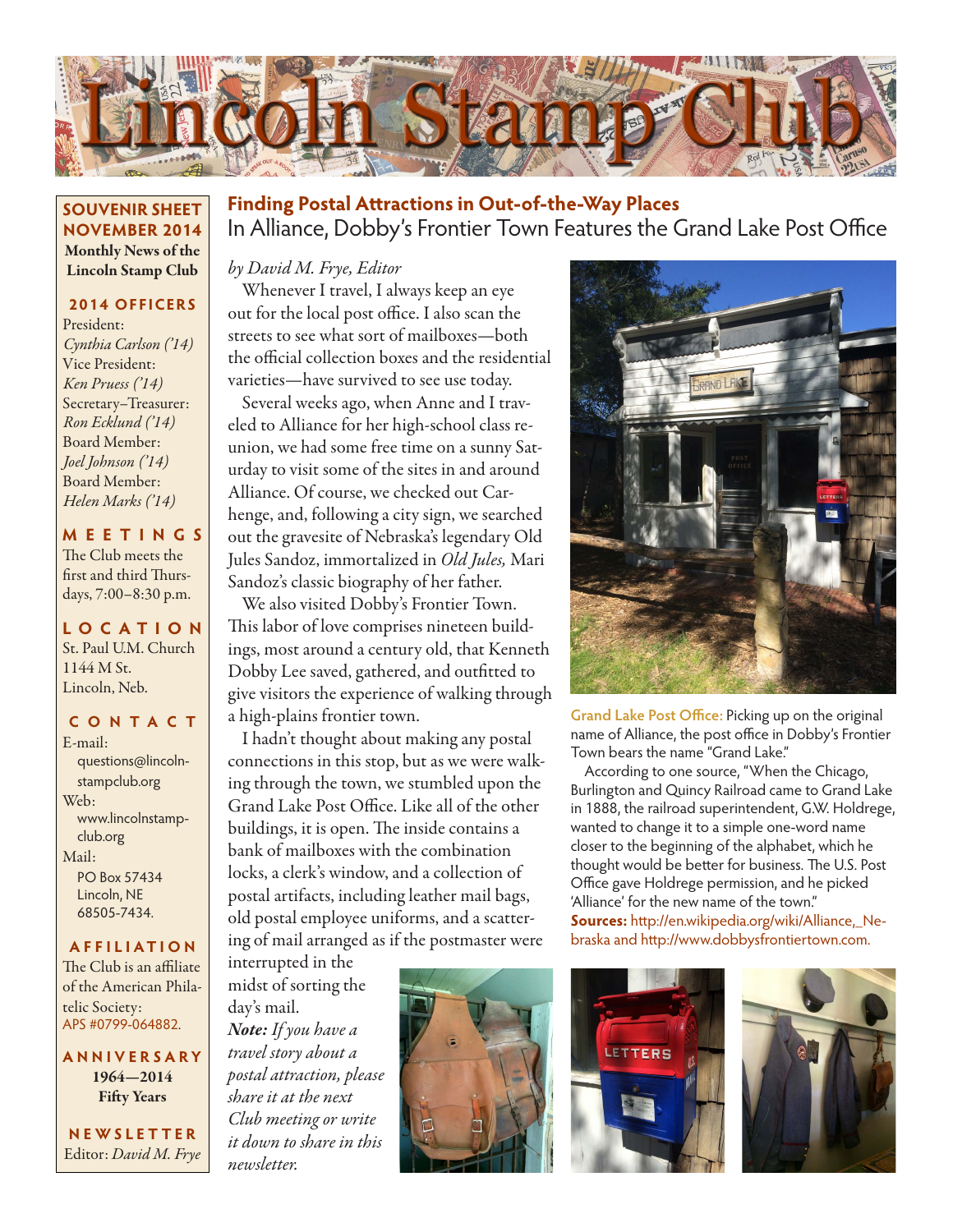## **Opening for New Exchange Manager**

When each month's business meeting adjourns, Club members gather around several long tables to view and then to make offers on items in the Club's Exchange. The list to the right outlines the items in the Exchange for November.

- Beginning in January, the position of Exchange Manager is open. The responsibilities for this appointed position include:
- **■** gathering, organizing, and prepping donated Exchange items;
- **■** receiving lists of members' items and incorporating them into the Exchange;
- **■** preparing the Exchange list; and
- **■** e-mailing the Exchange list to the newsletter editor.

One of the fringe benefits of this position is getting the chance to learn the ins and outs of the listings in the Scott catalogues.

November's program, offered by David Frye, will explain step-by-step how to prepare exchange lots of both personal and Club materials.

## **November 2014 Exchange** The Club offers the following items at its monthly exchange. Make payments in cash or in personal checks made out to the Club. Items in black are donations to the Lincoln Stamp Club; **items in rust are offered by mem-**

|                                                                            | out to the club; hemp in plack are donations to the Entern stamp club; hemp in research on our py mem |           |         |       |              |  |  |  |  |
|----------------------------------------------------------------------------|-------------------------------------------------------------------------------------------------------|-----------|---------|-------|--------------|--|--|--|--|
| bers. Proceeds from the sale of donations benefit the Club's general work. |                                                                                                       |           |         |       |              |  |  |  |  |
| Lot #                                                                      | Description                                                                                           | Catalogue | Minimum | Final | <b>Buyer</b> |  |  |  |  |
| $\bullet$ 01                                                               | Argentina Sc. 1192, M, Souv. Sht. (1)                                                                 | \$1.75    | \$0.50  |       |              |  |  |  |  |
| $\bullet$ 02                                                               | Bulgaria Sc. 3522, M, Souv. Sht. (SS) (2) \$2.50                                                      |           | \$0.50  |       |              |  |  |  |  |
| $\bullet$ 03                                                               | Canada Sc. 756a, M, SS (3)                                                                            | \$3.50    | \$1.25  |       |              |  |  |  |  |
| $\bullet$ 04                                                               | Canada Sc. 1063-66, M, Bl. (4) + Fldr.                                                                | \$3.60    | \$0.75  |       |              |  |  |  |  |
| $\bullet$ 05                                                               | Canada Sc. 1274–77, M, Bl. (4), FDC                                                                   | \$5.95    | \$1.25  |       |              |  |  |  |  |
|                                                                            |                                                                                                       |           |         |       |              |  |  |  |  |

| $\bullet$ 05 | Canada Sc. 1274–77, M, Bl. (4), FDC           | \$5.95         | \$1.25 |                          |  |
|--------------|-----------------------------------------------|----------------|--------|--------------------------|--|
|              |                                               |                |        |                          |  |
| $\bullet$ 06 | Christmas Island Sc. 376–77, 377a, M          | \$5.25         | \$1.25 |                          |  |
| $\bullet$ 07 | Cyprus Sc. 532, M, SS (1)                     | \$1.40         | \$0.40 |                          |  |
| $\bullet$ 08 | Czechoslovakia Sc. 2852, M, SS (1)            | \$5.00         | \$1.25 |                          |  |
| $\bullet$ 09 | Gambia Sc. 380, M, SS (6)                     | \$1.50         | \$0.50 |                          |  |
| $\bullet$ 10 | Laos Sc. 1268-73, CTO                         | \$3.60         | \$1.20 |                          |  |
| $\bullet$ 11 | Korea Sc. 1687–87a, M (1) + M, SS (2)         | \$2.60         | \$0.90 |                          |  |
| $\bullet$ 12 | Marshall Islands Sc. 619, M, SS (1)           | \$1.25         | \$0.40 |                          |  |
| $\bullet$ 13 | Micronesia Sc. 232, M, SS (1)                 | \$1.00         | \$0.30 |                          |  |
| $\bullet$ 14 | Montserrat Sc. 405–05a, M $(1) + SS(1)$       | \$2.10         | \$0.70 |                          |  |
| $\bullet$ 15 | Niue Sc. 245c, M, SS (10)                     | \$4.25         | \$1.50 |                          |  |
| $\bullet$ 16 | Poland Sc. 2756a, M, SS (1)                   | \$1.00         | \$0.35 |                          |  |
| $\bullet$ 17 | Poland Sc. B127, M, SS (1)                    | \$1.75         | \$0.60 |                          |  |
| •18          | Romania Sc. 3593, M, SS (1)                   | \$3.00         | \$1.00 |                          |  |
| $\bullet$ 19 | Romania Sc. 3601, M, SS (1)                   | \$3.00         | \$1.00 |                          |  |
| $\bullet$ 20 | Turkmenistan Sc. 1–9, M $(8) + SS(1)$         | \$14.40        | \$5.00 |                          |  |
| $\bullet$ 21 | Turks & Caicos Is. Sc. 440-41, M, 1+SS \$2.20 |                | \$0.75 |                          |  |
| $\bullet$ 22 | US Sc. 933, C39, J79, M                       | \$1.40         | \$0.50 |                          |  |
| $\bullet$ 23 | US Sc. 1603, M, PB (4) UR 36933               | \$2.00         | \$1.00 |                          |  |
| $\bullet$ 24 | US Sc. 2176, M, PB (4) UR 2                   | \$1.20         | \$0.60 |                          |  |
| $\bullet$ 25 | US Sc. 2936, M, PB (4) UR P1                  | \$2.60         | \$1.30 |                          |  |
| $\bullet$ 26 | US Sc. 3427, M, PB (4) LR P111                | \$5.00         | \$2.40 |                          |  |
| $\bullet$ 27 | US Sc. 3428, M, PB (4), UL P222               | \$5.00         | \$2.50 |                          |  |
| $\bullet$ 28 | US Sc. 3430, M, PB (4) UR S111                | \$6.00         | \$3.00 |                          |  |
| $\bullet$ 29 | US Sc. 3432B, M, PB (4), LL P1111             | \$6.40         | \$3.20 |                          |  |
| $\bullet$ 30 | US Sc. 3435, M, PB (4) UL S11                 | \$7.00         | \$3.50 |                          |  |
| • 31         | US Sc. 3750, M, PB (4) LR V11111              | \$1.00         | \$0.10 |                          |  |
| • 32         | US Sc. 4137, M, PB (4) UL P1111               | \$2.40         | \$1.10 |                          |  |
| • 33         | US Sc. 4138, M, PB (4) UR V1111               | \$1.40         | \$0.70 |                          |  |
| $\bullet$ 34 | US Sc. 4267, M, PB (4) UR S1111               | \$5.00         | \$2.50 |                          |  |
| • 35         | US Sc. 4387, M, Block (4)                     | \$2.40         | \$1.20 |                          |  |
| •36          | US Sc. 4388, M, PB (4) UR V11111              | \$5.60         | \$2.60 |                          |  |
| $\bullet$ 37 | US Sc. 4510, M, PB (4) LL V1111               | \$7.00         | \$3.40 |                          |  |
| •38          | US Sc. 4521, M, PB (4) LL V11111              | \$5.20         | \$2.60 |                          |  |
| • 39         | US Sc. B4, M, Block (4)                       | \$4.40         | \$2.00 |                          |  |
| $\bullet$ 40 | US Sc. C141, M, PB (4) LL V11111              | \$7.00         | \$3.40 |                          |  |
| $\bullet$ 41 | US Sc. C146, M, PB (4) LL P11111              | \$6.40         | \$3.20 |                          |  |
| $\bullet$ 42 | US Sc. C147, M, PB (4) LR V11111              | \$8.00         | \$4.00 |                          |  |
| $\bullet$ 43 | US Stamps & Stories (1972)                    | Amazon: \$0.54 | \$0.25 | $\overline{\phantom{a}}$ |  |
| $\bullet$ 44 | Scott Catalogue, Vol. 4 (2010)                | Amazon: \$4.98 | \$1.00 | $\overline{\phantom{a}}$ |  |
| •45          | Scott Catalogue, Vol. 5 (2010)                | Amazon: \$9.87 | \$1.00 | <b>Contract Contract</b> |  |
| $\bullet$ 46 | Scott Catalogue, Vol. 6 (2010)                | Amazon: \$0.49 | \$1.00 |                          |  |

•  $47$  *Scott Specialized U.S. Cat.*,  $(08)$  Amazon:  $$4.24$   $$1.00$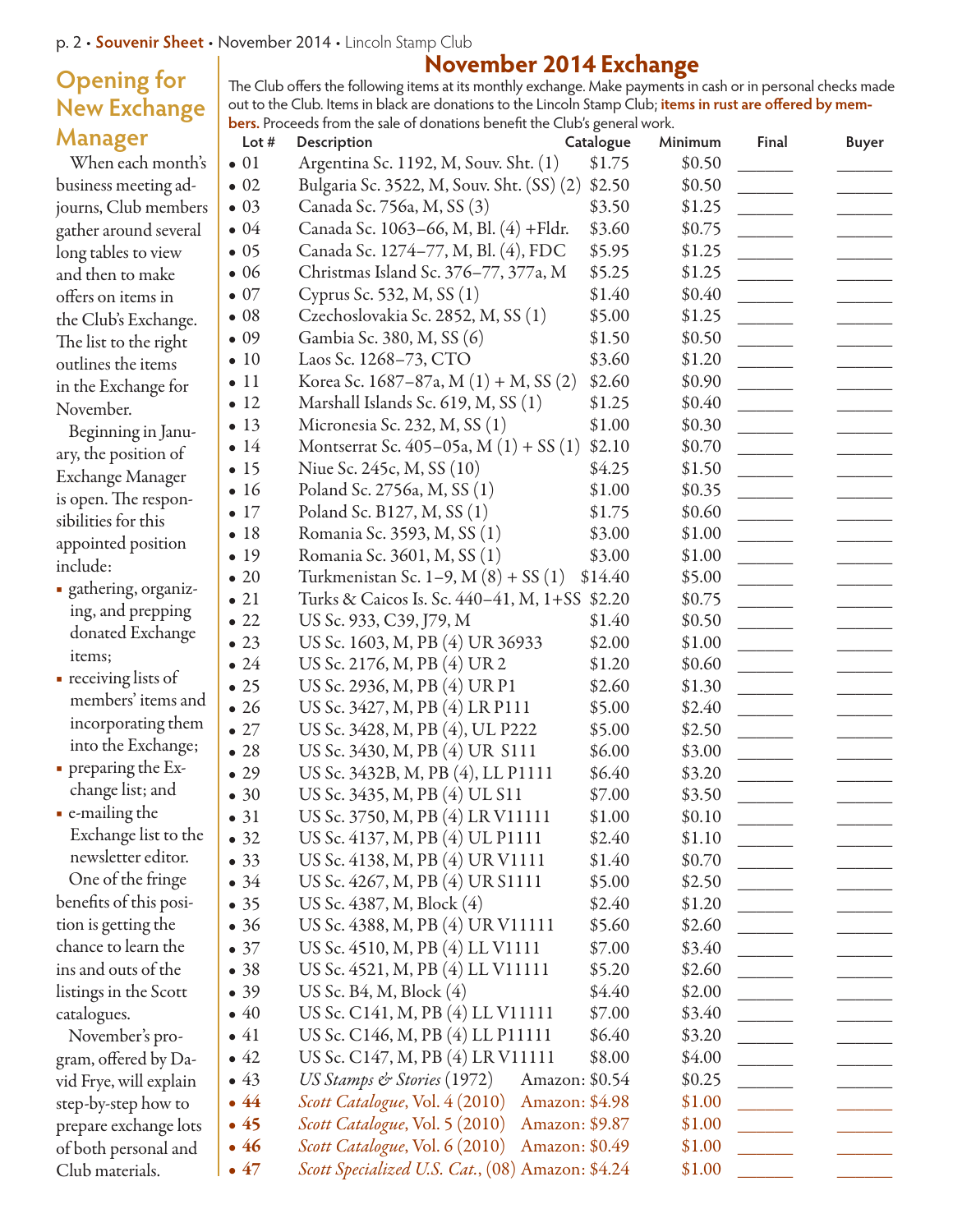## **Nominations for 2015 Club News and Announcements**

At the November business meeting, the Club will open nominations for elected positions for 2015. All of the positions for Club officers are open for nominations at the business meeting on November 6.

If you have never held a position of leadership in the Club, or if you have been mulling a return to leadership after some time away, or if you are experienced and would like to continue offering your talents, then this coming meeting will offer you the chance to volunteer to serve the Club and its members for 2015.

In addition to these elected positions, the Club always has need for members to coordinate and contribute to other parts of the Club's life:

- **■** Exchange Coordinator
- **■** Exchange Item Contributor
- **■** Web Manager
- **■** Newsletter Editor
- **■** Newsletter Contributor
- **■** Stamp Buddy Volunteer
- **■** LINPEX Exhibitor
- **■** LINPEX Volunteer.

Please consider how the hobby is calling you to give back to philately some of what you have received over the years.

# **LINPEX 2015 Updates**

At the September business meeting, the Club voted to feature the twenty-fifth anniversary of the debut of NASA's Hubble Space Telescope in the design of the cachet for the 2015 LINPEX show cover. David Frye will prepare preliminary designs in the coming months.

The show will feature a sixteen-frame exhibition open only to single-frame exhibits. A panel of two judges will review the exhibits. The simplified fee structure is \$20 per exhibit. Space is limited, so complete your entry soon.

Copies of the prospectus and entry form are available on the Club's Web site:

- **Prospectus:** www.lincolnstampclub.org/linpex/2015/linpex-prospectus.pdf
- **Entry Form:** www.lincolnstampclub.org/linpex/2015/linpex-entryform.pdf.

# **From the Archives**



**Clearly "AIR MAIL":** This cover, posted in Ridgewood, only nine-tenths of a mile from Glen Rock, New Jersey, bears three issues from the Liberty Series, meeting the 15¢ rate for the first half ounce for an air mail letter mailed between July 1, 1961, and April 30, 1967. The Union Woven Label Co. no longer exists, or at least not by that name, as a Web search returns no applicable references. The business's return address is printed in raised letters. The etiquette uses the older spelling of the service, making "air mail" two words, rather than one. **If you have an intriguing cover to share in a future installment of "From the Archives," send a high-resolution image and details to** questions@lincolnstampclub.org.

## **Renewing Your Club Membership** *It's That Time of Year Once Again!*

Membership in the Lincoln Stamp Club follows the calendar year, so this is the season for renewing your annual membership.

A quick check of the mailing label on your copy of the newsletter reveals the two-digit code following your last name; this gives the year that your membership expires.

So, for instance, if you find a "14" there, then your membership runs through the end of December of this year. If you see a "15," then you have already paid through the end of next year.

To renew, send \$12—plus \$1 for each additional family member to:

Lincoln Stamp Club

PO Box 57434

Lincoln, NE 68505-7434.

You may also bring your dues to any Club meeting. Dues are payable in cash or by check made out to the Club:

Lincoln Stamp Club.

Membership benefits include:

- **■** Satisfaction of supporting a vibrant collectors' community
- **■** A full-color, four-page monthly newsletter
- **■** Access to buying and selling on the monthly exchange
- **■** Opportunities to participate in the Stamp Buddy program
- **■** Chances to experience philatelic service and leadership.
- **Membership:** www.lincolnstampclub.org/membership/.